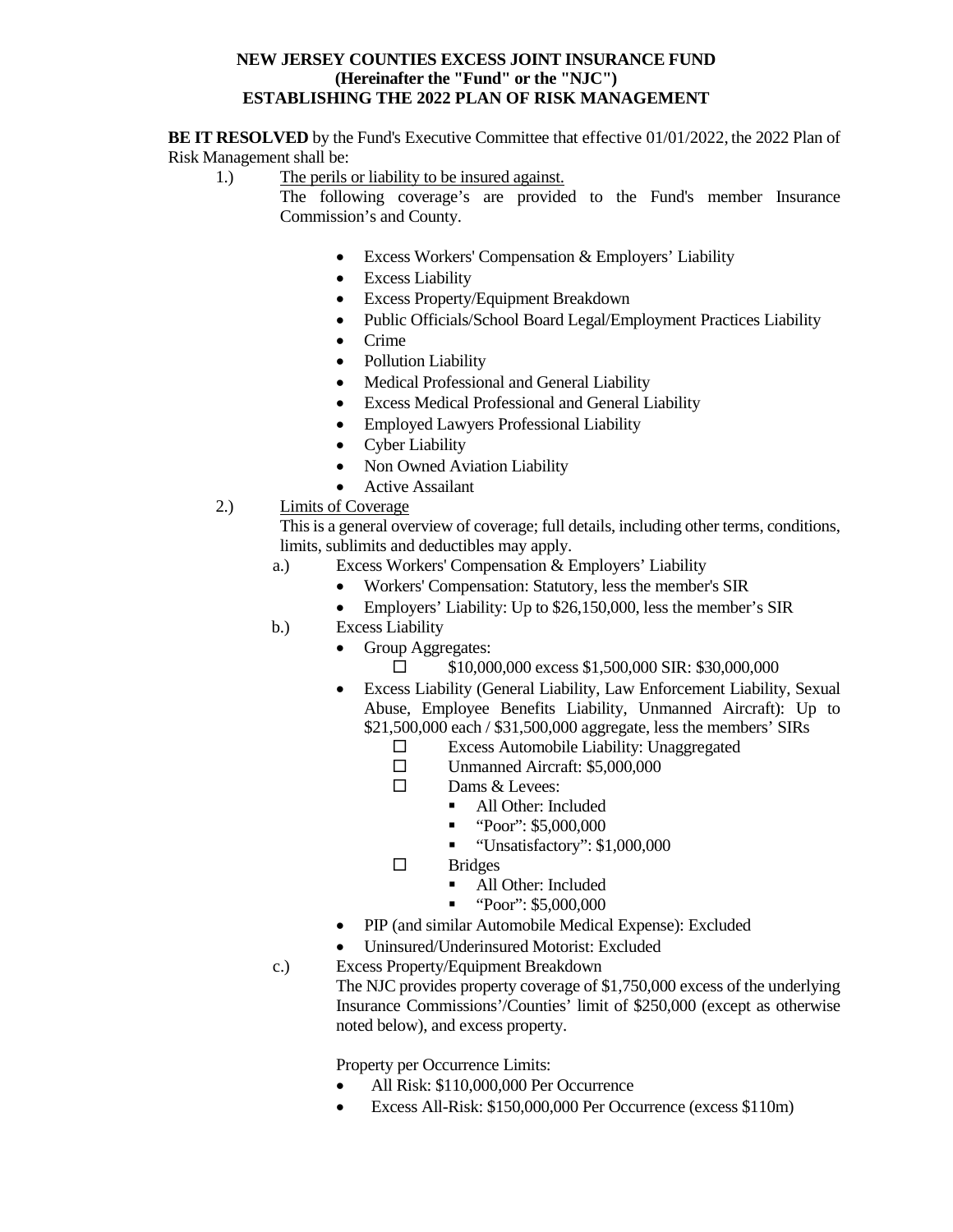- Flood: \$50,000,000 Aggregate, except o Flood, High Hazard: \$25,000,000 Aggregate Flood, Unreported: \$5,000,000 Aggregate
- Earthquake: \$100,000,000 Aggregate
- Vehicles (PD Only): \$10,000,000
	- o Time Element/Extra Expense: \$500,000 (NJCE/Member)

# Property Deductibles

- Member Deductible: \$250,000
	- o Equipment Breakdown: \$50,000
	- o Flood, SFHA (Per Location):
		- Building: Max available NFIP limit (typically \$500,000)
		- Contents: Max available NFIP limit (typically \$500,000)
		- Time Element: \$500,000
	- o Named Storm as respects to covered property in Atlantic, Ocean, Monmouth and Burlington Counties located east of the Garden State Parkway and any covered property in Cape May County:
		- Property Damage: 1% of the value per Schedule of Values on file with the company for those buildings where the direct physical loss or damage occurred, per occurrence
		- Time Element: 1% of the full 12 months Gross Earnings or Gross Profit values that would have been earned following the Occurrence by use of the facilities at the Location where the direct physical loss or damage occurred and all other Locations where Time Element loss ensues, per occurrence
		- Minimum Deductible: \$2,000,000 per occurrence
		- Maximum Deductible: \$5,000,000

Monmouth County purchases a separate program, and is not included in the above. The NJC provides \$200,000 excess of \$50,000 for all coverages except Vacant Property, Equipment Breakdown, Flood High Hazard and Named Storm.

- d.) Public Officials/School Board Legal/Employment Practices: Up to \$20,000,000 each / \$30,000,000 aggregate. Hudson does not participate in this program.
- e.) Crime: Up to \$4,000,000
- f.) Pollution Liability
	- Limit of Liability:  $$10,000,000$  per claim and  $$10,000,000$  annual aggregate

County of Ocean and County of Hudson do not participate in this program. Monmouth County purchases a separate program for Pollution.

- g.) Medical Professional/General Liability
	- Limit:  $$1,000,000$  per claim /  $$3,000,000$  aggregate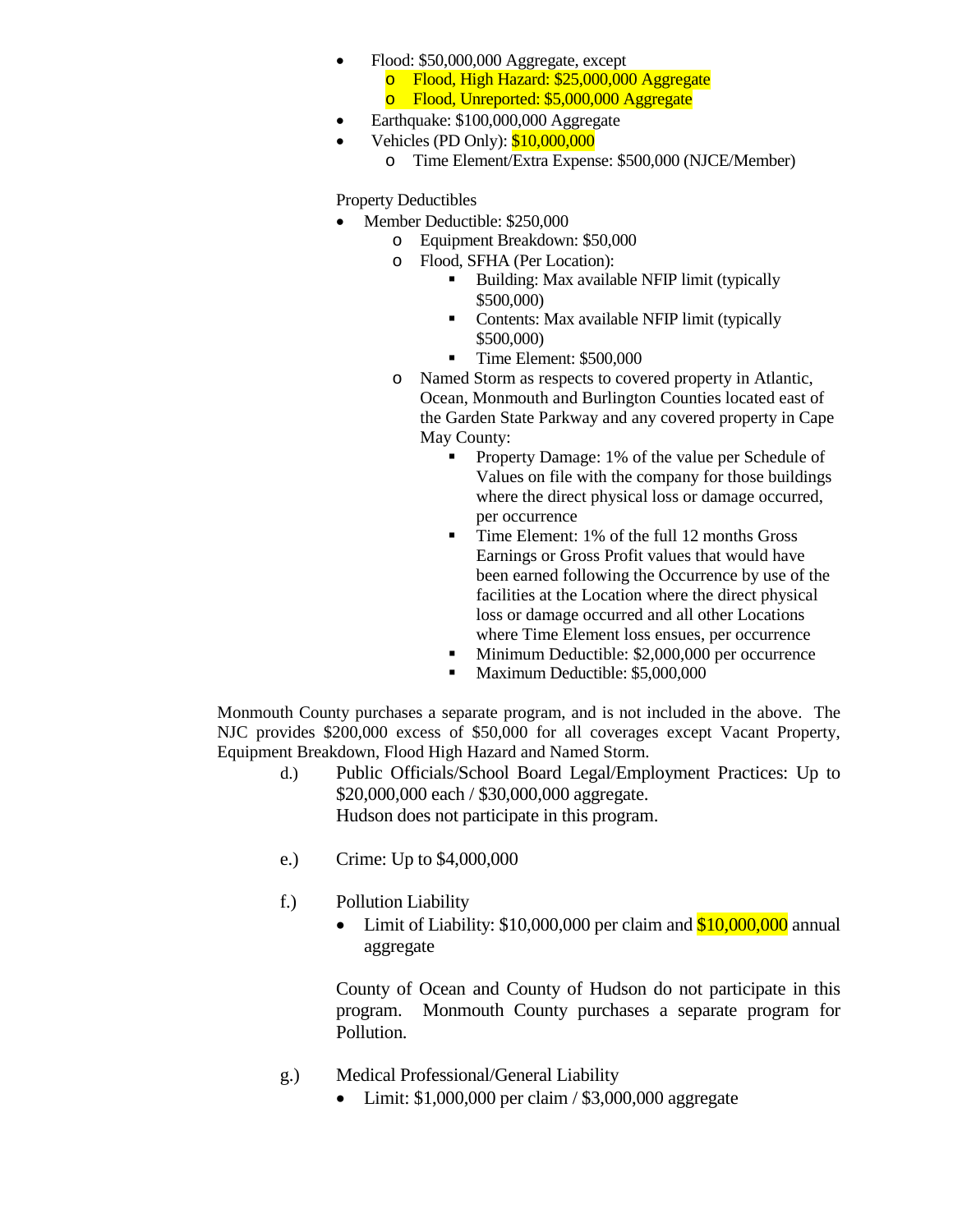- Excess Limit: \$10,000,000 per claim / \$10,000,000 aggregate
- Excess Limit: \$10,000,000 per claim / \$10,000,000 aggregate

County of Union, County of Ocean, County of Hudson and County of Monmouth, as well as certain members of other Insurance Commissions, do not participate in this line of coverage.

- h.) Employed Lawyers Professional Liability
	- Limit: \$5,000,000 per claim / \$10,000,000 aggregate

Only certain entities participate in this program.

- i.) Cyber Liability Network Privacy & Security Liability
	- Please ask your Executive Director or Underwriting Manager
- j.) Non-Owned Aircraft. \$9,000,000 CSL for Bodily Injury and Property Damage Liability, and \$5,000 medical expense for each passenger. Rotor Wing sublimited to \$5,000,000.
- k.) Active Assailant.  $$5,000,000$  per occurrence/aggregate. Only certain entities participate in this program.

NOTICE: The above description is a general overview of the coverage and limits provided by the Joint Insurance Fund. The actual terms and conditions are defined in the individual policy documents. All issues and/or conflicts shall be decided upon by the individual policy documents.

# 3.) **The amount of risk to be retained by the NJC Fund.**

All amounts are reduced by the member's retentions/deductibles.

- a.) Workers' Compensation/Employers Liability: \$1,150,000
- b.) Excess Liability: \$1,500,000
- c.) Property/BM \$1,750,000 excess \$250,000
	- a. Boiler & Machinery None
	- b. Flood SFHA \$1,500,000
	- c. Named Storm in Monmouth, Ocean, Burlington and Atlantic Counties east of the GSP, and all of Cape May County – \$1,500,000
	- d. Monmouth: \$200,000 excess of \$50,000
		- i. Flood SFHA: None
		- ii. Named Storm: None
- d.) Public Officials/School Board Legal and EPL Liability:
	- a. Monmouth, Ocean and Burlington: \$1,500,000
- e.) Crime None
- f.) Pollution Liability None
- g.) Medical Professional Liability None
- h.) Employed Lawyers None
- i.) Cyber Please ask your Executive Director or Underwriting Manager
- j.) Non Owned Aircraft None
- k.) Active Assailant None

### 4.) **The amount of unpaid claims to be established.**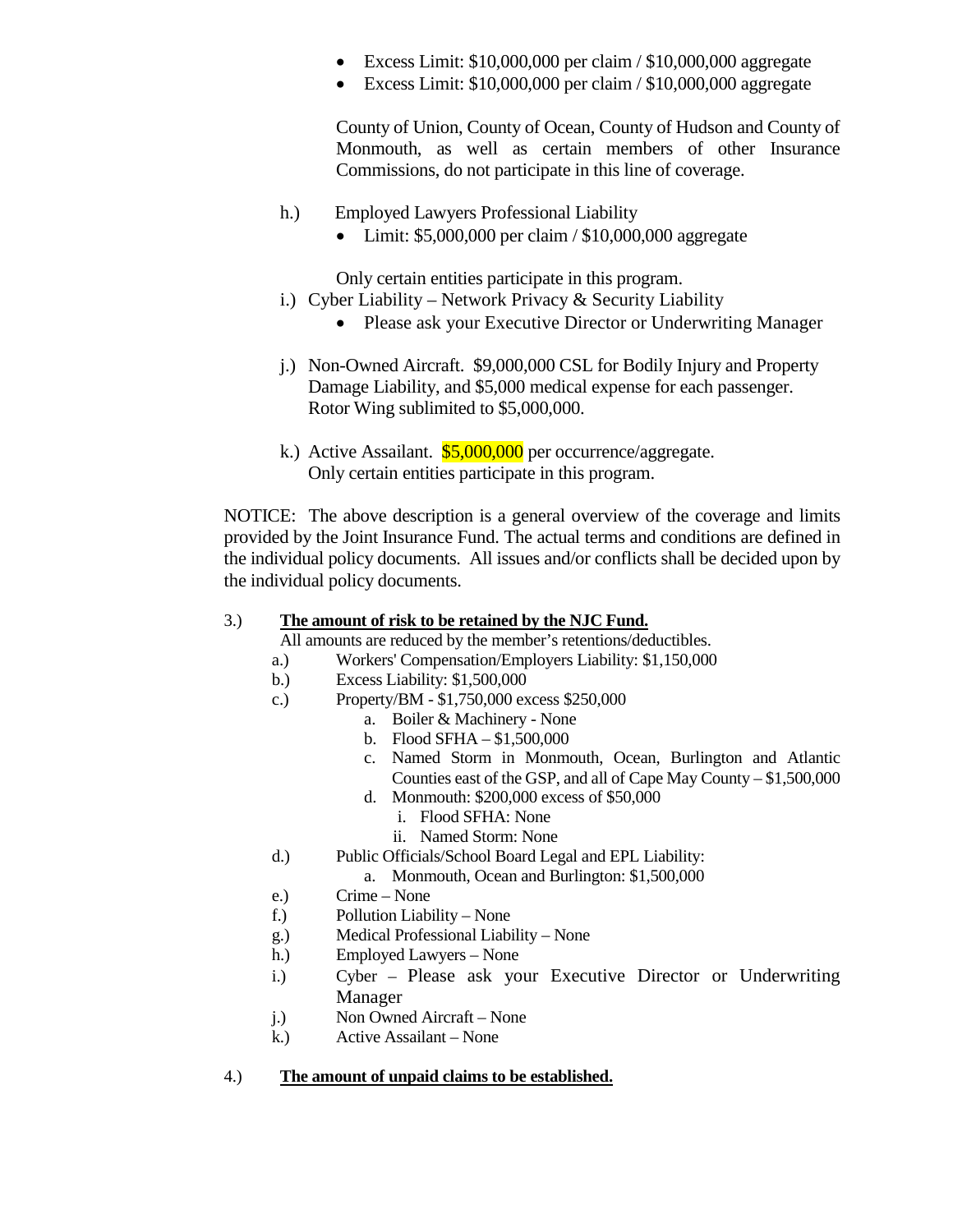- a.) The general reserving philosophy is to set reserves based upon the probable total cost of the claim at the time of conclusion. Historically, on claims aged eighteen (18) months, the Fund expects the claims servicing company to set reserves at 85% accuracy. The Fund also establishes reserves recommended by the Fund's actuary for claims that have been incurred but not yet reported so that the Fund has adequate reserves to pay all claims and allocated loss adjusted expense liability.
- b.) Claims reserves are subject to regular review by the Fund's Executive Director/Administrator, Attorney, Executive Committee and claims servicing company. Reserves on large or unusual claims are also subject to review by the claims departments of the commercial insurance companies or reinsurance companies providing primary or excess coverage's to the Fund.

# 5.) **The method of assessing contributions to be paid by each member of the Fund.**

- a.) By November 15th of each year, the actuary computes the probable net cost for the upcoming Fund year by line of coverage and for each prior Fund year. The actuary includes all budget items in these computations. The annual assessment of each participating member entity is it's pro rata share of the probable net cost of the upcoming Fund year for each line of coverage as computed by the actuary.
- b.) The calculation of pro rata shares is based on each member entity's experience modified manual premium for that line of coverage. The total amount of each member's annual assessment is certified by majority vote of the Fund's Executive Committee at least one (1) month prior to the beginning of the next fiscal year.
- c.) The treasurer deposits each member's assessment into the appropriate accounts, including the administrative account, and the claim or loss retention trust fund account by Fund year for each type of coverage in which the member participates.
- d.) If a public entity becomes a member of the Fund or elects to participate in a line of coverage after the start of the Fund year, such participant's assessments and supplement assessments are reduced in proportion to that part of the year which had elapsed.
- e.) The Fund's Executive Committee may by majority vote levy upon the participating members additional assessments wherever needed or so ordered by the Commissioner of Insurance to supplement the Fund's claim, loss retention or administrative accounts to assure the payment of the Fund's obligations. All supplemental assessments are charged to the participating members by applicable Fund year, and shall be apportioned by the year's assessments for that line of coverage.
- f.) Should any member fail or refuse to pay its assessments or supplemental assessments, or should the Fund fail to assess funds required to meet its obligations, the chairman, or in the event by his or her failure to do so, the custodian of the Fund's assets, shall notify the Commissioner of Banking and Insurance and the Director of Community Affairs. Past due assessments shall bear interest at the rate established annually by the Fund's Executive Committee.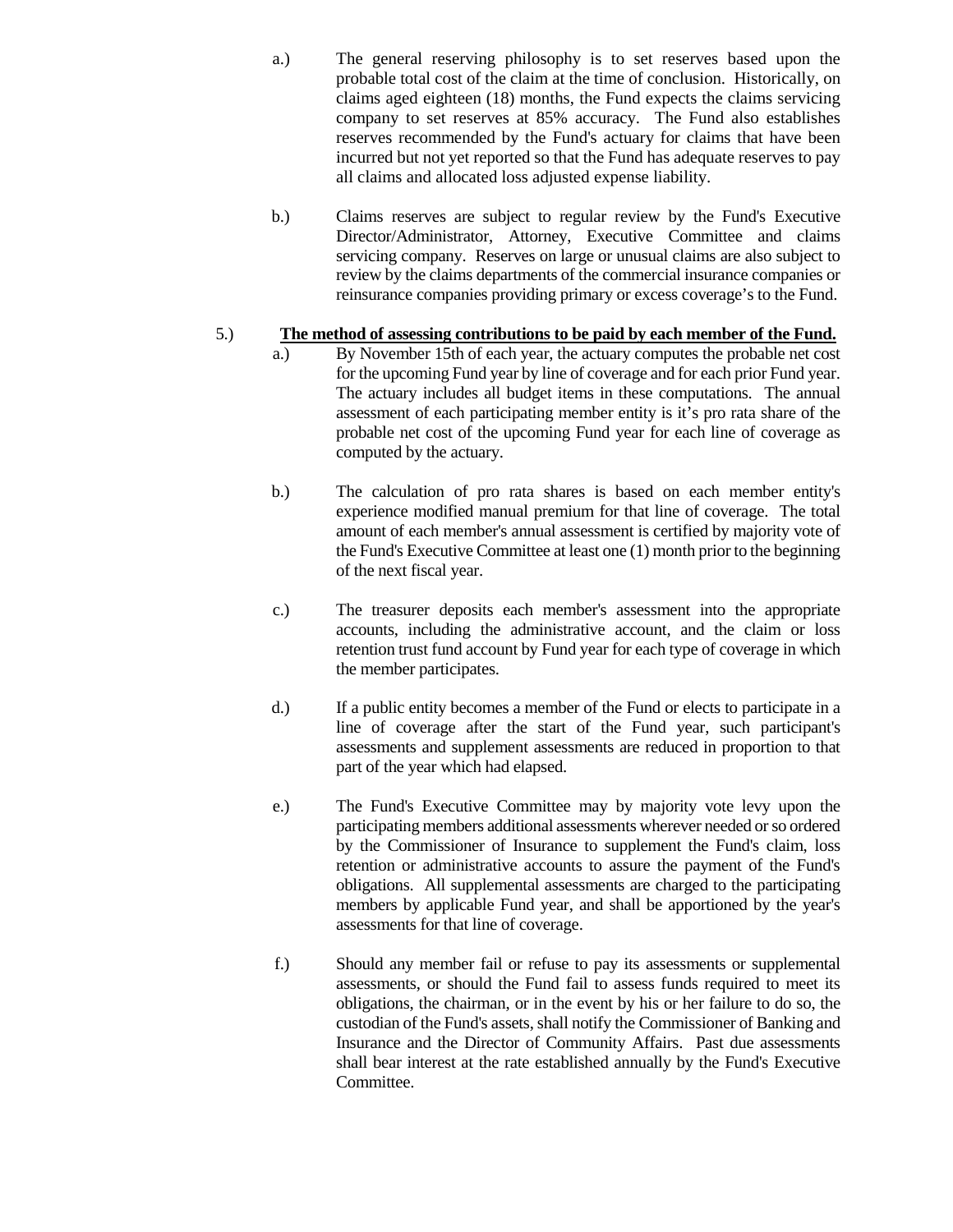#### 6.) **Procedures governing loss adjustment and legal expenses.**

- a.) The Fund engages a claims service company to handle all claims. The performance of the claims adjusters is monitored and periodically audited by the Executive Director's office, the NJC's attorney's office, as well as the claims department of the NJC insurers. Every three years, the NJC's internal auditors also conduct an audit.
- b.) Each member entity is provided with claims reporting procedure and appropriate forms.
- c.) To provide for quality defense and control costs, the Fund has established an approved defense attorney panel with firms, which specialize in Title 59 matters. The performance of the defense attorneys is overseen by the Fund attorney, as well as the various firms, which audit the claims adjusters.

#### 7.) **Coverage to be purchased from a commercial insurer, if any.**

Excess Property and Equipment Breakdown - The NJC purchases an excess property policy from **various insurers** with limits of \$110,000,000 excess of the NJCJIF and its member's retentions and equipment breakdown with limits of \$100,000,000.

Additional Excess Property - The NJC purchases additional excess property of \$150,000,000 excess of \$110,000,000 with multiple insurers on a quota share basis for a total limit of \$260,000,000. The NJC purchases excess Flood/Earthquake of \$50,000,000/\$100,000,000, respectively, with multiple insurers on a quota share basis.

Workers Compensation - The NJC purchases Excess Workers Compensation coverage from Safety National up to statutory limits.

Excess Liability - The NJC purchases Excess Liability policies from Munich Re and Old Republic.

Public Officials/School Board Legal/EPL Liability - The NJC purchases Public Officials/School Board Legal and EPL Liability from Chubb, Munich Re and Old Republic. County of Hudson does not participate in this program.

Crime - The NJC purchases Crime from National Union Fire Insurance Company of Pittsburgh (AIG).

Pollution Liability - The NJC purchases pollution liability from **Allied World** at limits of \$10,000,000 per claim and \$25,000,000 annual aggregate. Ocean County, Monmouth County and Hudson County do not participate in this program. Monmouth purchases separate programs.

Medical Professional General Liability/Excess Medical Professional - The NJC purchases medical professional liability from Ironshore at limits of \$1,000,000/\$3,000,000 per claim and annual aggregate**.** They also provide an excess limit annual aggregate of \$10,000,000/\$10,000,000. Chubb provides the \$10,000,000/\$10,000,000 Excess \$11,000,000/\$13,000,000. County of Ocean, Union County Insurance Commission, County of Hudson and Monmouth County do not participate in this line of coverage.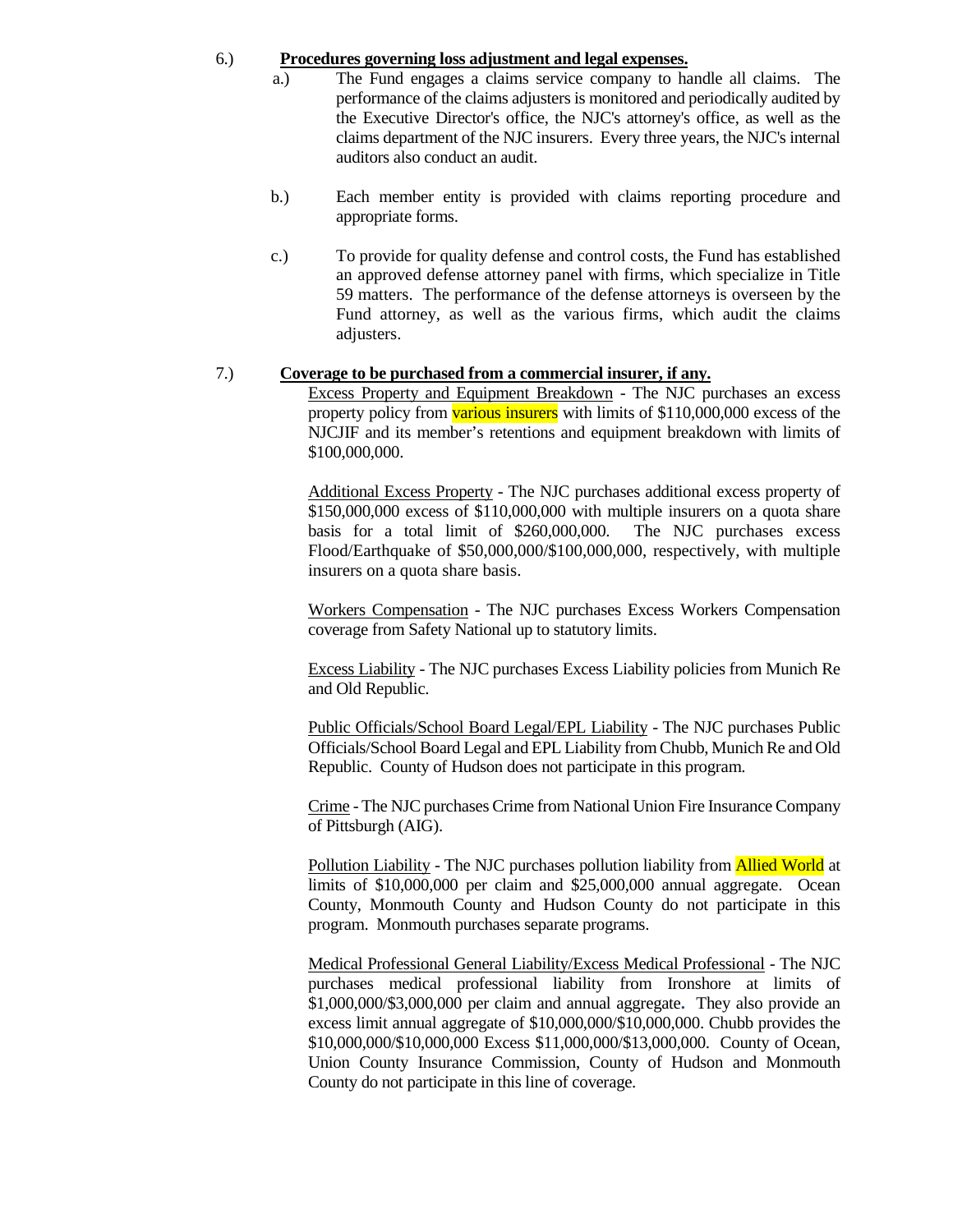Employed Lawyers Liability - The NJC purchases employed lawyers from Ace American Insurance at limits of \$5,000,000/\$10,000,000 per claim and annual aggregate excess of the per member entity retentions**.** This aggregate limit is shared by each member entity of each NJC member Commission. Burlington County Insurance Commission, Mercer County Insurance Fund Commission, the County of Hudson, County of Ocean and Monmouth County do not participate in this line of coverage.

Cyber - The NJC purchases Network Privacy & Security Liability on an optional basis from Chubb, Cowbell and Great American.

Non-Owned Aircraft Liability – The NJC purchases Non-Owned Aircraft Liability from Endurance at limits of \$9,000,000 each occurrence and \$5,000 medical payments each passenger.

Active Assailant – The NJC purchases Active Assailant from AXA XL.

- 8.) Reinsurance to be purchased. None purchased.
- 9.) Assumptions and Methodology used for the calculation of appropriate reserves requirements to be established and administered in accordance with sound actuarial principles.
	- a.) The general approach in estimating the loss reserves of the Fund is to project ultimate losses for each Fund year using paid and incurred loss data. Two traditional actuarial methodologies are used: the paid loss development method and the incurred loss development method. From the two different indications resulting from these methods the Fund Actuary chooses a "select" estimate of ultimate losses. Subtraction of the paid losses from the select ultimate losses yields the loss reserve liability or funding requirement.
	- b.) The following is an overview of the two actuarial methods used to project the ultimate losses.

Paid Loss Development Method - This method uses historical accident year paid loss patterns to project ultimate losses for each accident year. Because this method does not use case reserve data, estimates from it are not affected by changes in case reserving practices. However, the results of this method are sensitive to changes in the rate of which claims are settled and losses are paid, and may underestimate ultimate losses if provisions are not included for very large open claims.

Case Incurred Loss Development Method - This method is similar to the paid loss development method except it uses historical case incurred loss patterns (paid plus case outstanding reserves) to estimate ultimate losses. Because the data used includes case reserve estimates, the results from this method may be affected by changes in case reserve adequacy.

c.) The following shall the payment schedule for assessments: 1) Current Members: 60% of the assessment shall be due March  $15<sup>th</sup>$  and the remainder due on August  $1<sup>st</sup>$ . 2) New Members:

a) New members will be billed based upon an agreed payment schedule for the initial first year of membership.

b) Thereafter the initial year, new members will be billed the same cycle as current members on March  $15<sup>th</sup>$  and August  $1<sup>st</sup>$ .

10.) **The maximum amount a certifying and approving officer may approve pursuant to N.J.A.C. 11:15-2.22.**